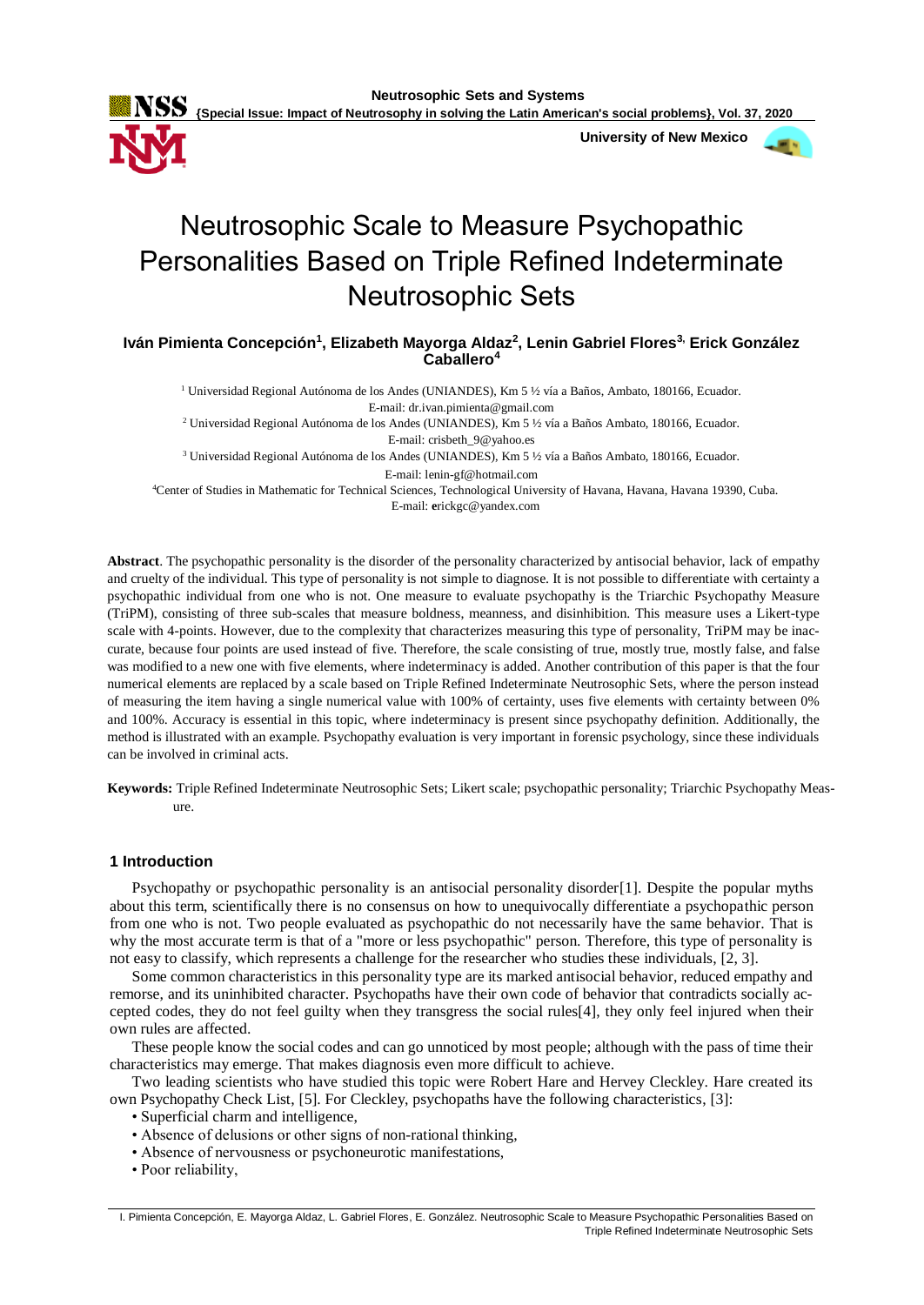- Falsehood or insincerity,
- Lack of remorse and shame,
- Antisocial behavior for no good reason,
- Poor judgment and difficulty learning from experience,
- Pathological self-centeredness and lack of empathy,
- Generalized poverty in the main affective relationships,
- Specific loss of intuition,
- Insensitivity in general interpersonal relationships,
- Extravagant and unpleasant behavior under the influence of alcohol and sometimes without it,
- Rarely complete suicide threats,
- Impersonal, frivolous and unstable sexual life,
- Inability to follow any life plan,
- On the other hand, for Hare these personalities are characterized by:
- Great verbal ability and superficial charm,
- Exaggerated self-esteem,
- Constant need to obtain stimuli and tendency to boredom,
- Tendency to lie pathologically,
- Malicious and manipulative behavior,
- Lack of guilt or any kind of remorse,
- Frivolous affectivity, with a superficial emotional response,
- Lack of empathy. Cruelty and insensitivity,
- Parasitic lifestyle,
- Lack of control over behavior,
- Promiscuous sex life,
- History of behavior problems since childhood,
- Lack of realistic long-term goals,
- Impulsive attitude,
- Irresponsible behavior,
- Pathological inability to accept responsibility for their own actions,
- History of many short-term marriages,
- Trend toward juvenile delinquency,
- Revocation of parole,
- Versatility for criminal action.

The origin of a psychopathic personality cannot be clearly determined. Genetic and environmental factors, such as child abuse, are believed to contribute to its development. People of antisocial or alcoholic parents are at higher risk. Men have been more affected than women have. Prisons go a long way toward developing this condition in people. People who have a habit of setting fire, mistreating animals and even losing control of the urethral sphincter during childhood are linked to the development of the antisocial personality.

There are a large number of scales to measure psychopathy, [6-8]. This measurement is important, especially from the legal point of view, where it is necessary to determine whether the accused of a crime has psychopathic characteristics. It has also been determined that the non-criminal population can contain this type of people, who can commit infractions that are not detected. This article will be based on the scale called Triarchic Psychopathy Measure (TriPM) which consists of 58-items self-report inventory of psychopathy, [9, 10]. TriPM is divided into three sub-scales, each of which measures *boldness*, defined as the nexus of high dominance, low anxiousness, and venturesomeness; *meanness*, reflecting tendencies toward callousness, cruelty, predatory aggression, and excitement seeking; and *disinhibition*, reflecting tendencies toward impulsiveness, irresponsibility, oppositionality, and anger/hostility.

TriPM is based on 4-points (mostly false, false, mostly true, true) Likert-type scale, [11]. This type of scale has limitations for two reasons; firstly, it would lack a neutral element that is central in the scale that means indeterminacy. The second limitation is related to the intrinsic nature of Likert-type scales, which are numerical and only offer a single option with 100% of certainty. This is an important limitation in cases of psychopathies, which is characterized by the difficulty of measurement.

The proposal we carry out is based on Neutrosophy, [12, 13]. Neutrosophy is the branch of philosophy that studies all related to neutralities, due to the lack of information, contradictory information, paradoxical and imprecise information, among others. That is why Neutrosophy can serve to measure the degree of psychopathy, whose manifestations are characterized by indeterminacy[14]. One contribution of this paper is that for the first time Neutrosophy is used to measure psychopathies. On the other hand, the Likert scale is extended to a 5-point scale based on the Triple Refined Indeterminate Neutrosophic Set (TRINS), [15, 16], where instead of the three elements of the Single-Valued Neutrosophic Sets[17, 18], there are two more elements, the indeterminacy leaning toward truth membership and the indeterminacy leaning toward false membership. So, greater measurement accuracy is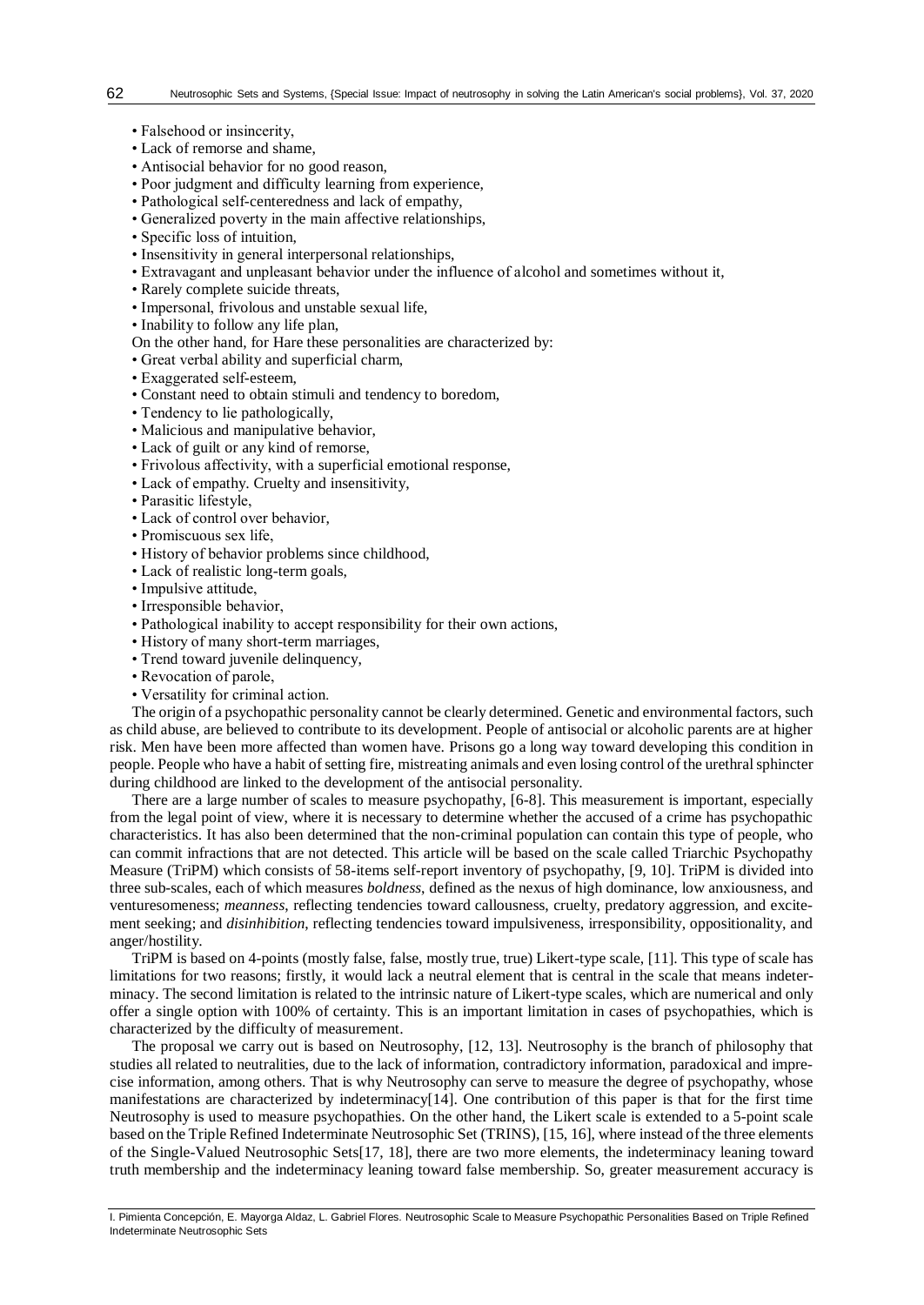63

obtained.

Neutrosophy, especially TRINS, have been used successfully to measure personality traits, [15, 16]. Additionally there is the so-called Neutrosophic Psychological Theory, [19-22], which is also called Neutropsyche. Neutrosophic Psychological Theory is defined as the psychological theory[23] that studies the soul or spirit using Neutrosophy and neutrosophic theories. It is based on triadic neutrosophic psychological concepts, procedures, ideas, and theories of the form  $(\langle A \rangle, \langle \text{neut} A \rangle, \langle \text{anti} A \rangle)$ , such as (positive, neutral, negative), and so on. Neutropsychic means of or having to do with the neutropsyche.

This paper structured into the following sections: Section of Materials and methods, contains the concepts related to Neutrosophy and TRINS. The next section includes the proposal made in this article on the measurement of psychopathic personality with the combination of TriPM questionnaire and a neutrosophic scale. An example is also offered. This paper ends with the conclusions.

### **2 Materials and methods**

This section contains the main concepts related to Neutrosophy[24] that we use in this paper, especially Triple Refined Indeterminate Neutrosophic Sets.

**Definition 1** ([15, 16])**:** The *Single-Valued Neutrosophic Set* (SVNS) N over U is  $A = \{ \leq \}$  $x; T_A(x), I_A(x), F_A(x) > : x \in U$ , where  $T_A: U \to [0, 1], I_A: U \to [0, 1],$  and  $F_A: U \to [0, 1], 0 \le T_A(x) + I_A(x) + I_A(x)$  $F_A(x) \leq 3$ .

**Definition 2** ([25-30])**:** The *refined neutrosophic logic* is defined such that: a truth T is divided into several types of truths:  $T_1, T_2, \ldots, T_p$ , I into various indeterminacies:  $I_1, I_2, \ldots, I_r$  and F into various falsehoods:  $F_1, F_2, \ldots, F_s$ , where all p, r, s  $\geq 1$  are integers, and  $p + r + s = n$ .

**Definition 3** ([15, 16]): Consider X to be a set of points (objects) with generic entities in X denoted by x. A *Triple Refined Indeterminate Neutrosophic Set* (TRINS) A in X is considered as truth membership function  $T_A(x)$ , indeterminacy leaning toward truth membership function  $I_{TA}(x)$ , indeterminacy membership function  $I_A(x)$ , indeterminacy leaning toward falsehood membership function  $I_{F_A}(x)$ , and falsehood membership function  $F_A(x)$ . Each membership function has a weight  $w_m \in [0,5]$  associated with it. For each generic element  $x \in X$ , there are:

 $T_A(x), I_{T_A}(x), I_A(x), I_{F_A}(x), F_A(x) \in [0,1], w_T(T_A(x)), w_{1_T}(I_{T_A}(x)), w_1(I_A(x)), w_{1_F}(I_{F_A}(x)), w_F(F_A(x)) \in [0,1], w_{1_T}(I_{T_A}(x)), w_{1_T}(I_{T_A}(x)), w_{1_T}(I_{T_A}(x)), w_{1_T}(I_{T_A}(x))$  $[0, 5]$ 

and

$$
0 \leq T_A(x) + I_{T_A}(x) + I_A(x) + I_{F_A}(x) + F_A(x) \leq 5.
$$

Therefore, a TRINS *A* can be represented by  $A = \{ \langle x, T_A(x), I_{T_A}(x), I_A(x), I_{F_A}(x), F_A(x) \rangle | x \in X \}.$ 

**Definition 4** ([15, 16])**:** Consider a TRINS A, its complement is denoted by  $c(A)$  and is defined as

1.  $T_{c(A)}(x) = F_A(x)$ , 2.  $I_{T_{c(A)}}(x) = 1 - I_{T_A}(x),$ 3.  $I_{c(A)}(x) = 1 - I_A(x)$ , 4.  $I_{F_{c(A)}}(x) = 1 - I_{F_A}(x),$ 5.  $F_{c(A)}(x) = T_A(x)$ . For all *x* in X.

**Definition 5** ([15, 16])**:** A TRINS A is contained in another TRINS B,  $A \subseteq B$ , if and only if

1.  $T_A(x) \leq T_B(x)$ ,<br>2.  $I_{T_A}(x) \leq I_{T_B}(x)$ 

2.  $I_{T_A}(x) \leq I_{T_B}(x)$ ,

$$
3. \qquad I_A(x) \leq I_B(x),
$$

- 4.  $I_{F_A}(x)(x) \leq I_{F_B}(x),$
- 5.  $F_A(x) \geq F_B(x)$ .
- 

For all x in X.

**Definition 6** ([15, 16])**:** The union of two TRINSS A and B is a TRINS C, denoted as  $C = A \cup B$ , whose truth membership, indeterminacy leaning toward truth membership, indeterminacy membership, indeterminacy leaning toward falsehood membership and falsehood membership functions are associated to A and B according to:

1. 
$$
T_C(x) = max(T_A(x), T_B(x)),
$$

I. Pimienta Concepción, E. Mayorga Aldaz, L. Gabriel Flores. Neutrosophic Scale to Measure Psychopathic Personalities Based on Triple Refined Indeterminate Neutrosophic Sets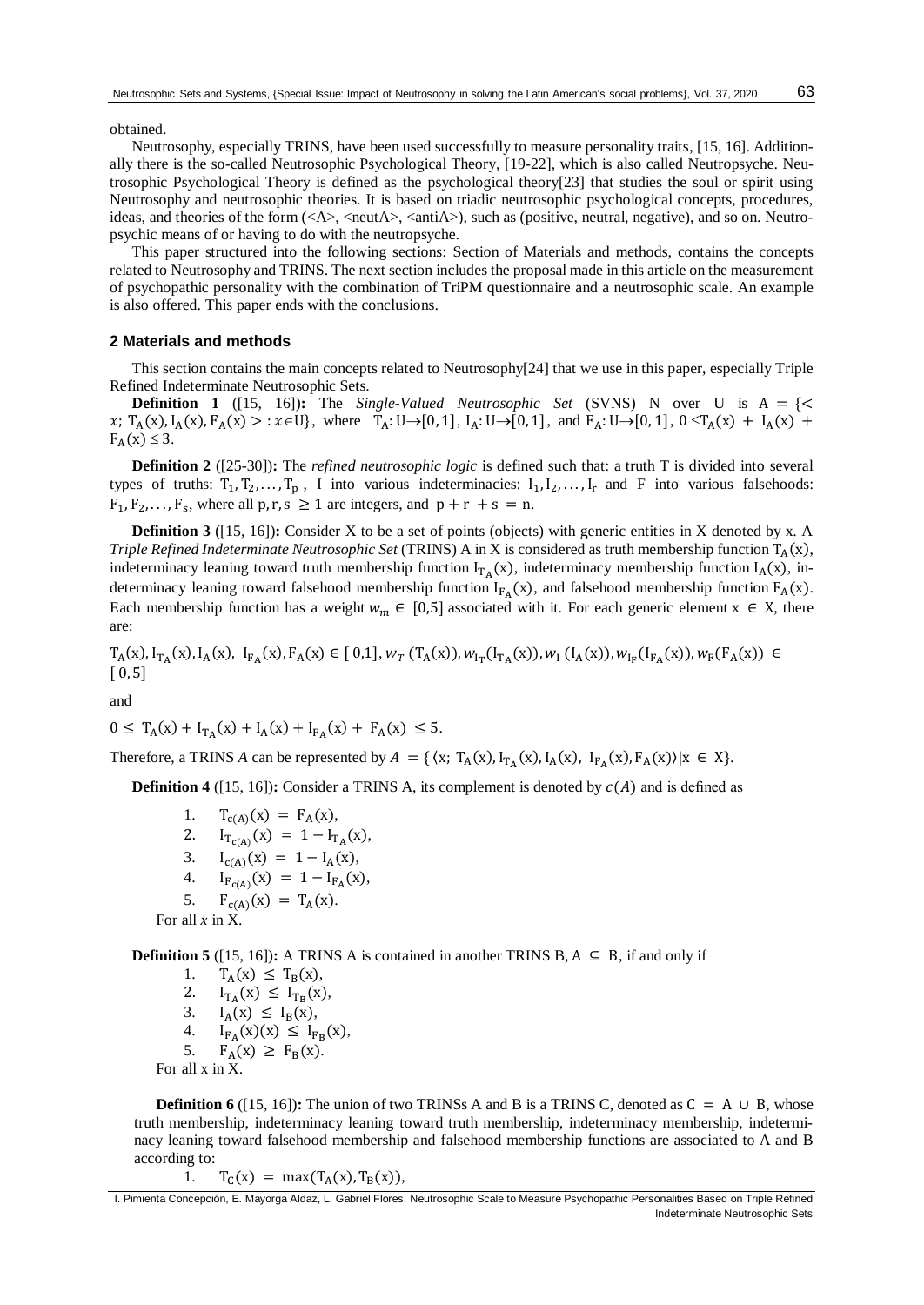- 2.  $I_{T_C}(x) = \max(I_{T_A}(x), I_{T_B}(x)),$
- 3.  $I_C(x) = max(I_A(x), I_B(x)),$
- $\frac{4}{5}$ .  $(x) = max(I_{F_A}(x), I_{F_B}(x)),$
- $F_C(x) = min(F_A(x), F_B(x)).$

**Definition 7** ([15, 16])**:** The intersection of two TRINSS A and B is a TRINS C, denoted as  $C = A \cap B$ , whose truth membership, indeterminacy leaning toward truth membership, indeterminacy membership, indeterminacy leaning toward falsehood membership and falsehood membership functions are associated to A and B according to:

- 1.  $T_C(x) = min(T_A(x), T_B(x)),$
- 2.  $I_{T_C}(x) = min(I_{T_A}(x), I_{T_B}(x)),$
- 3.  $I_{C}(x) = min(I_{A}(x), I_{B}(x)),$
- 4.  $I_{F_C}(x) = min(I_{F_A}(x), I_{F_B}(x)),$
- 5.  $F_C(x) = max(F_A(x), F_B(x)).$

Let *A* and *B* be two TRINS in a finite universe of discourse,  $X = \{x_1, x_2, ..., x_n\}$ , which are denoted by:

 $A = \{ (x; T_A(x), I_{T_A}(x), I_A(x), I_{F_A}(x), F_A(x)) | x \in X \}$  and  $B = \{ (x; T_B(x), I_{T_B}(x), I_B(x), I_{F_A}(x), I_{F_A}(x), I_{F_A}(x), I_{F_A}(x) \}$  $I_{F_B}(x), F_B(x) \mid x \in X$ ,

Where  $T_A(x_i)$ ,  $I_{T_A}(x_i)$ ,  $I_A(x_i)$ ,  $I_{F_A}(x_i)$ ,  $F_A(x_i)$ ,  $T_B(x_i)$ ,  $I_{T_B}(x_i)$ ,  $I_{F_B}(x_i)$ ,  $I_{F_B}(x_i) \in [0,1]$ , for every  $x_i \in$ X. Let  $w_i$  (i = 1,2,...,n) be the weight of an element  $x_i$  (i = 1,2,...,n), with  $w_i \ge 0$  (i = 1, 2,..., n) and  $\sum_{i=1}^{n} w_i = 1$ .

The *generalized TRINS weighted distance* is defined as follows, [15, 16]:

$$
d_{\lambda}(A, B) = \left\{ \frac{1}{5} \sum_{i=1}^{n} w_{i} \left[ |T_{A}(x_{i}) - T_{B}(x_{i})|^{2} + |I_{T_{A}}(x_{i}) - I_{T_{B}}(x_{i})|^{2} + |I_{A}(x_{i}) - I_{B}(x_{i})|^{2} + |I_{F_{A}}(x_{i}) - I_{F_{B}}(x_{i})|^{2} + |F_{A}(x_{i}) - F_{B}(x_{i})|^{2} \right] \right\}^{1/2}
$$
\n(1)

Where  $\lambda > 0$ .

64

The generalized TRINS weighted distance  $d_{\lambda}(A, B)$  for  $\lambda > 0$  satisfies the following properties:

- 1.  $d_{\lambda}(A, B) \geq 0$ ,
- 2.  $d_{\lambda}(A, B) = 0$  if and only if  $A = B$ ,
- 3.  $d_{\lambda}(A, B) = d_{\lambda}(B, A),$
- 4. If  $A \subseteq B \subseteq C$ , C is a TRINS in X, then  $d_{\lambda}(A, C) \geq d_{\lambda}(A, B)$  and  $d_{\lambda}(A, C) \geq d_{\lambda}(B, C)$ .

**Definition 8** ([15, 16]): Let A<sub>j</sub> (j = 1,2,...,m) be a collection of m TRINS, then the *TRINS distance matrix*  $D = (d_{ij})_{m \times m}$ , where  $d_{ij} = d_{\lambda}(A_i, A_j)$  is the generalized TRINS distance between  $A_i$  and  $A_j$  and satisfies the following:

- 1.  $d_{ij} \in [0,5], \forall i, j = 1,2,...,m;$
- 2.  $d_{ij} = 0$  if and only if  $A_i = A_j$ ;
- $d_{ij} = d_{ji}$  for all i, j = 1,2,..., m.

**Definition 9** ([15, 16])**:** The *generalized Triple Refined Indeterminate Neutrosophic weight* is defined as follows:

$$
w(A) = \sum_{i=1}^{n} \left\{ w_T(T_A(x_i)) + w_{1T} (I_{T_A}(x_i)) + w_1(I_A(x_i)) + w_{1F} (I_{F_A}(x_i)) + w_F(F_A(x_i)) \right\}
$$
(2)

Where,  $w_T$ ,  $w_{I_T}$ ,  $w_I$ ,  $w_{I_F}$ ,  $w_F$  denote the weights of every membership.

#### **3 Neutrosophic TriMP measure**

This section proposes a new TriMP measure based on a 5-points Likert type scale using TRINS. Below are the original questions corresponding to the three subscales about boldness, meanness and disinhibition, see [9]:

#### *Boldness Scale items:*

- 1. I'm optimistic more often than not.
- 2. I have no strong desire to parachute out of an airplane.
- 3. I am well-equipped to deal with stress.
- 4. I get scared easily.

I. Pimienta Concepción, E. Mayorga Aldaz, L. Gabriel Flores. Neutrosophic Scale to Measure Psychopathic Personalities Based on Triple Refined Indeterminate Neutrosophic Sets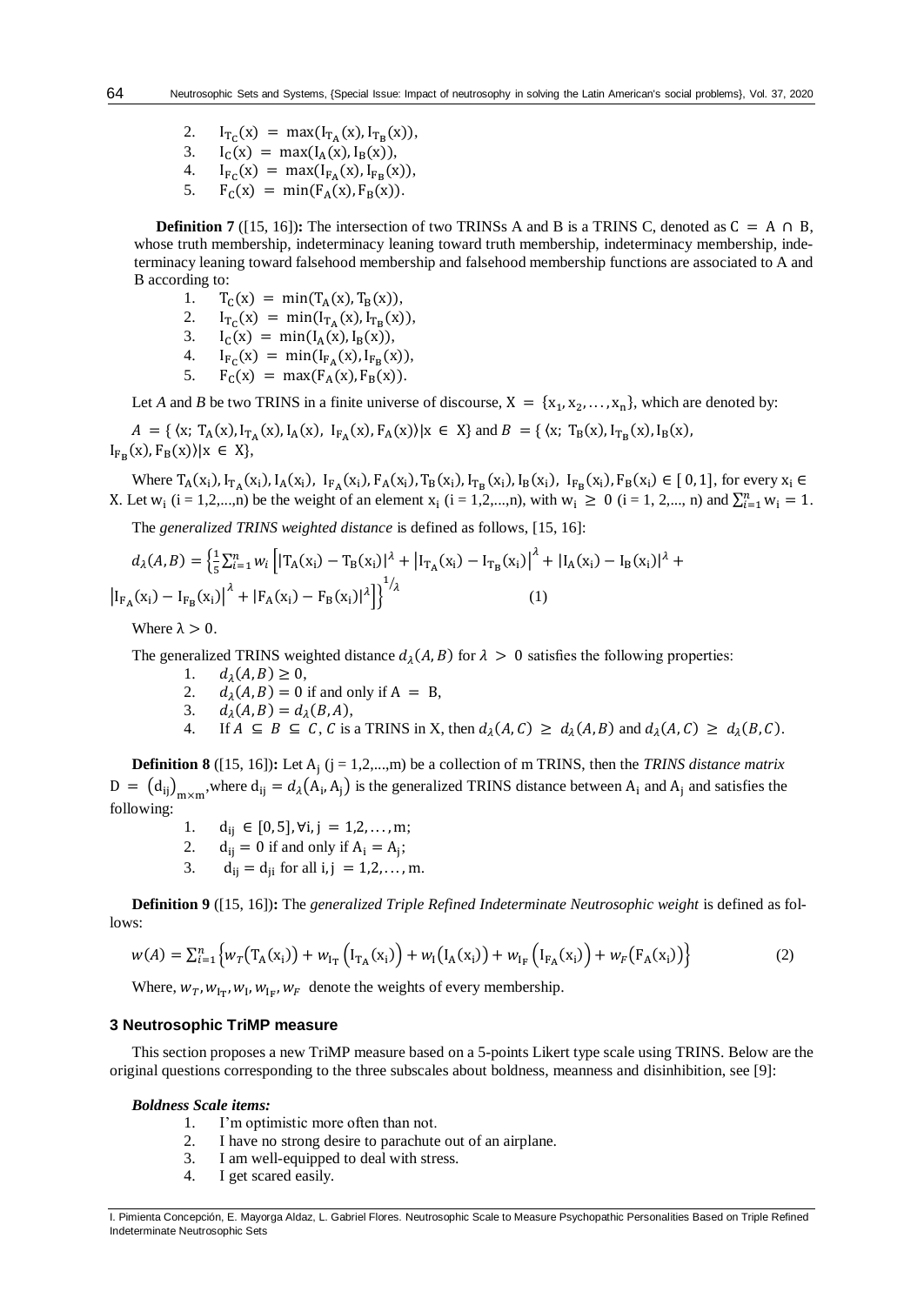- 5. I'm a born a leader.
- 6. I have a hard time making things turn out the way I want.<br>7. I have a knack for influencing people.
- 7. I have a knack for influencing people.<br>8. I function well in new situations, even
- 8. I function well in new situations, even when unprepared.<br>9. I don't think of myself as talented.
- I don't think of myself as talented.
- 10. I'm afraid of far fewer things than most people.
- 11. I can get over things that would traumatize others.
- 12. It worries me to go into an unfamiliar situation without knowing all the details.
- 13. I can convince people to do what I want.
- 14. I don't like to take the lead in groups.
- 15. It's easy to embarrass me.
- 16. I stay away from physical danger as much as I can.
- 17. I don't stack up well against most others.
- 18. I never worry about making a fool of myself with others.
- 19. I'm not very good at influencing people.

#### *Meanness Scale items:*

- 1. How other people feel is important to me.
- 2. I would enjoy being in a high-speed chase.
- 3. I don't mind if someone I dislike gets hurt.
- 4. I sympathize with others' problems.
- 5. I enjoy a good physical fight.
- 6. I return insults.
- 7. It doesn't bother me to see someone else in pain.
- 8. I enjoy pushing people around sometimes.
- 9. I taunt people just to stir things up.
- 10. I don't see any point in worrying if what I do hurts someone else.
- 11. I am sensitive to the feelings of others.
- 12. I don't have much sympathy for people.
- 13. For me, honesty really is the best policy.
- 14. I've injured people to see them in pain.
- 15. I sometimes insult people on purpose to get a reaction from them.
- 16. Things are more fun if a little danger is involved.
- 17. I don't care much if what I do hurts others.
- 18. It's easy for me to relate to other people's emotions.
- 19. It doesn't bother me when people around me are hurting.

### *Disinhibition Scale items:*

- 1. I often act on immediate needs.
- 2. I've often missed things I promised to attend.
- 3. My impulsive decisions have caused problems with loved ones.
- 4. I have missed work without bothering to call in.
- 5. I jump into things without thinking.
- 6. I've gotten in trouble because I missed too much school.
- 7. I have good control over myself.
- 8. I have taken money from someone's purse or wallet without asking.
- 9. People often abuse my trust.
- 10. I keep appointments I make.
- 11. I often get bored quickly and lose interest.
- 12. I have conned people to get money from them.
- 13. I get in trouble for not considering the consequences of my actions.
- 14. I have taken items from a store without paying for them.
- 15. I have a hard time waiting patiently for things I want.
- 16. I have lost a friend because of irresponsible things I've done.
- 17. Others have told me they are concerned about my lack of self-control.
- 18. I have robbed someone.
- 19. I have had problems at work because I was irresponsible.
- 20. I have stolen something out of a vehicle.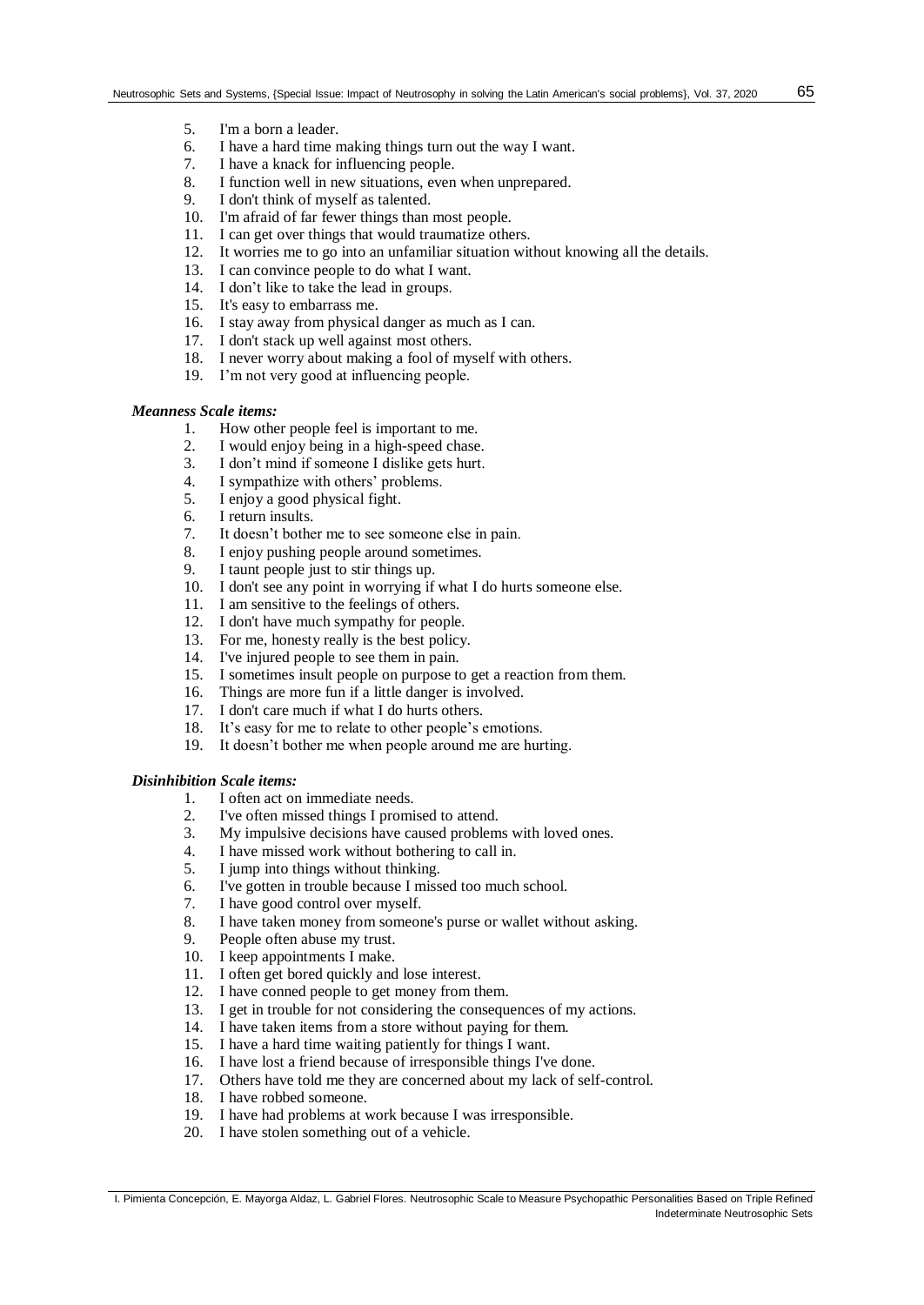The new method consists in adapting each question, in a way that the person has the opportunity to pick between choices  $\langle A \rangle$  and  $\langle A \rangle$  with five degrees of accuracy. Always,  $\langle A \rangle$  represents a no psychopathic trait of the personality, and <anti A> a psychopathic trait. Some examples of these changes are illustrated below: The first question of boldness, which says "I'm optimistic more often than not", is substituted by:

| <b>Boldness</b> |  | 'm pessimistic |  |  |  |  |  | m optimistic |
|-----------------|--|----------------|--|--|--|--|--|--------------|
|-----------------|--|----------------|--|--|--|--|--|--------------|

This new scheme has different shades of evaluations. 1 represents a degree of "pessimism", 2 represents a degree of "leaning toward pessimism", 3 represents a degree of uncertainty and indeterminacy about "pessimism and optimism", 4 represents a degree of "leaning toward optimism", and 5 represents "optimism".

Question 2 of boldness can be adapted in the following way:

| <b>Boldness</b> | <b>O2</b> | have<br>no                       |  |  | I have strong de-                   |
|-----------------|-----------|----------------------------------|--|--|-------------------------------------|
|                 |           | strong desire<br>parachute<br>to |  |  | sire to parachute<br>out of an air- |
|                 |           | out of an air-<br>plane          |  |  | plane                               |

Now, the scale is interpreted as the degrees of "to have no strong desire", "leaning toward to have no strong desire", uncertainty and indeterminacy about "to have not and to have strong desire", "leaning toward to have strong desire", and "to have strong desire".

| <b>Boldness</b> | <b>O3</b> | am not well-                       |  |  | well-<br>am                     |
|-----------------|-----------|------------------------------------|--|--|---------------------------------|
|                 |           | equipped<br>to<br>deal with stress |  |  | equipped to deal<br>with stress |

The scale is interpreted as the degrees of "not to be well-equipped", "leaning toward not to be well-equipped", uncertainty and indeterminacy about "not to be well-equipped and to be well-equipped", "leaning toward to be well-equipped", "to be well-equipped".

The last example is:

| <b>Boldness</b> | 04 | get     | scared |  |  | don't get scared |
|-----------------|----|---------|--------|--|--|------------------|
|                 |    | easily. |        |  |  | easily.          |

The scale is interpreted as the degrees of "to get scared easily", "leaning toward to get scared easily", uncertainty and indeterminacy about "to get scared and to not get scared easily", "leaning toward to not get scared easily", "to not get scared easily".

One drawback of this new method with respect to the precedent one is that the former is more complex, this is the necessary disadvantage to obtain more accuracy. However, this accuracy is required because of the difficulty to capture precisely a psychopathic personality. Moreover, the complexity of the questionnaire can be dissipated if it is coded and supported with an electronic device, like a personal computer.

Let us denote with  $Q_{\text{Bi}}$  (i = 1, 2,…, 19) the question with index i to measure boldness,  $Q_{\text{Mi}}$  (i = 1, 2,…, 19) the question with index i to measure meanness, and  $Q_{Di}$  (i = 1, 2, ..., 20) the question with index i to measure disinhibition. On the other hand, let us denote with  $R_{Bi}$  the answer to  $Q_{Bi}$  in form of TRINS,  $R_{Mi}$  the answer to  $Q_{Mi}$ , and  $R_{Di}$  the answer to  $Q_{Di}$ .

The steps to evaluate psychopathy are the following:

1. The person answers the questions using the new scale. This step may needs of the help of a specialist. Thus,  $R_{Bi}$ ,  $R_{Mi}$ , and  $R_{Di}$  are obtained. To make the evaluation easier, the specialist may indicate to the person to evaluate each point of the scale (from 1 to 5) in a value from 0 to 10, then, this value is divided by 10 and the TRINS is obtained.

2. The average of  $R_{Bi} = \langle T(R_{Bi}), I_T(R_{Bi}), I_F(R_{Bi}), I_F(R_{Bi}) \rangle$ ,  $R_{Mi} = \langle T(R_{Mi}),$  $I_T(R_{Mi})$ ,  $I(R_{Mi})$ ,  $I_F(R_{Mi})$ ,  $F(R_{Mi})$ , and  $R_{Di} = \langle T(R_{Di})$ ,  $I_T(R_{Di})$ ,  $I_F(R_{Di})$ ,  $I_F(R_{Di})$ ,  $F(R_{Di})$  are calculated with formulas in Equation 3:

66

I. Pimienta Concepción, E. Mayorga Aldaz, L. Gabriel Flores. Neutrosophic Scale to Measure Psychopathic Personalities Based on Triple Refined Indeterminate Neutrosophic Sets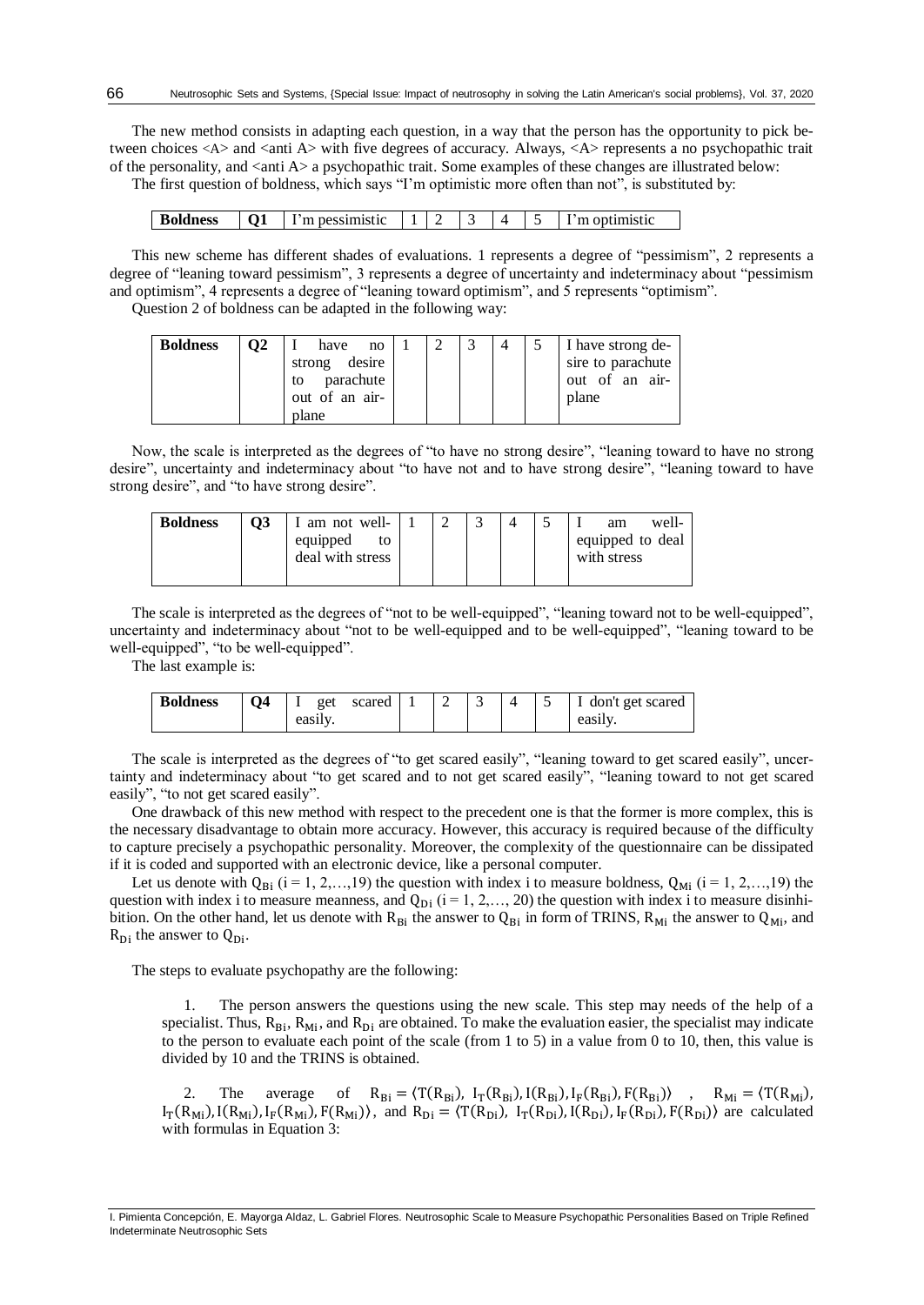$$
\overline{R}_{B} = \langle \frac{\sum_{i=1}^{19} T(R_{Bi})}{19}, \frac{\sum_{i=1}^{19} I_{T}(R_{Bi})}{19}, \frac{\sum_{i=1}^{19} I(R_{Bi})}{19}, \frac{\sum_{i=1}^{19} I_{F}(R_{Bi})}{19}, \frac{\sum_{i=1}^{19} I_{F}(R_{Bi})}{19} \rangle
$$
\n
$$
\overline{R}_{M} = \langle \frac{\sum_{i=1}^{19} T(R_{Mi})}{19}, \frac{\sum_{i=1}^{19} I_{T}(R_{Mi})}{19}, \frac{\sum_{i=1}^{19} I(R_{Mi})}{19}, \frac{\sum_{i=1}^{19} I_{F}(R_{Mi})}{19} \rangle, \frac{\sum_{i=1}^{19} F(R_{Mi})}{19} \rangle
$$
\n
$$
\overline{R}_{D} = \langle \frac{\sum_{i=1}^{20} T(R_{Di})}{20}, \frac{\sum_{i=1}^{20} I_{T}(R_{Di})}{20}, \frac{\sum_{i=1}^{20} I(R_{Di})}{20}, \frac{\sum_{i=1}^{20} I_{F}(R_{Di})}{20} \rangle
$$
\n(3)

3. The index to measure the psychopathic personality is calculated with formula 4:  $PI = \overline{R}_{B} \cap \overline{R}_{M} \cap \overline{R}_{D}$  (4)

4. To obtain a unique crisp value, calculate  $w(PI)$ , the generalized Triple Refined Indeterminate Neutrosophic weight with Equation 2, thus,  $dp = round \left(\frac{w(PI)}{2}\right)$  $\left(\frac{r_1}{3}\right)$  indicates the degree of phychopathy of the person in the following scale:

$$
\left\{\n\begin{array}{c}\n\text{dp} \leq 1: \text{Non psychopathic personality} \\
\text{dp} = 2: \text{learning toward non psychopathic personality} \\
\text{dp} = 3: \text{Indeterminacy on psychopathic and non psychopathic personality} \\
\text{dp} = 4: \text{learning toward psychopathic personality} \\
\text{dp} = 5: \text{psychopathic personality}\n\end{array}\n\right\}
$$

#### **Example 1:**

This example serves to illustrate the applicability of the neutrosophic TriMP scale in a hypothetical case. Tables 1, 2 and 3, summarize the responses of a hypothetical person about boldness, meanness, and disinhibition, respectively.

| <b>Question</b> | $R_{Bi}$                       |  |
|-----------------|--------------------------------|--|
| <b>Q1</b>       | (0.30, 0.10, 0.60, 0.00, 0.00) |  |
| $\mathbf{O}2$   | (0.10, 0.50, 0.40, 0.00, 0.00) |  |
| Q3              | (0.30, 0.30, 0.40, 0.00, 0.00) |  |
| Q4              | (0.40, 0.60, 0.00, 0.00, 0.00) |  |
| Q5              | (0.00, 0.00, 0.40, 0.30, 0.30) |  |
| Q6              | (0.20, 0.50, 0.30, 0.00, 0.00) |  |
| Q7              | (0.00, 0.00, 0.10, 0.20, 0.70) |  |
| Q8              | (0.50, 0.20, 0.30, 0.00, 0.00) |  |
| Q9              | (0.60, 0.40, 0.00, 0.00, 0.00) |  |
| Q10             | (0.00, 0.00, 0.30, 0.30, 0.40) |  |
| <b>Q11</b>      | (0.00, 0.00, 0.40, 0.40, 0.20) |  |
| <b>O12</b>      | (0.10, 0.60, 0.20, 0.10, 0.00) |  |
| Q13             | (0.30, 0.40, 0.20, 0.10, 0.00) |  |
| Q14             | (0.00, 0.00, 0.30, 0.30, 0.40) |  |
| <b>O15</b>      | (0.20, 0.40, 0.40, 0.00, 0.00) |  |
| Q16             | (0.00, 0.00, 0.00, 0.70, 0.30) |  |
| Q17             | (0.40, 0.60, 0.10, 0.00, 0.00) |  |
| <b>O18</b>      | (0.30, 0.30, 0.40, 0.10, 0.00) |  |
| Q19             | (0.00, 0.50, 0.50, 0.00, 0.00) |  |

**Table 1:** Responses to the questionnaire about boldness.

| <b>Ouestion</b> | $R_{Mi}$                       |
|-----------------|--------------------------------|
| <b>Q1</b>       | (0.00, 0.20, 0.10, 0.30, 0.40) |
| $\mathbf{O}2$   | (0.00, 0.40, 0.20, 0.30, 0.00) |
| Q3              | (0.00, 0.00, 0.10, 0.60, 0.00) |
| <b>Q4</b>       | (0.00, 0.00, 0.30, 0.60, 0.30) |
| Q <sub>5</sub>  | (0.00, 0.20, 0.20, 0.60, 0.00) |
| Q6              | (0.00, 0.20, 0.70, 0.1, 0.00)  |
| $\mathbf{Q}$    | (0.00, 0.00, 0.1, 0.50, 0.50)  |
| Q8              | (0.10, 0.10, 0.20, 0.70, 0.00) |
| Q9              | (0.40, 0.50, 0.10, 0.00, 0.00) |

I. Pimienta Concepción, E. Mayorga Aldaz, L. Gabriel Flores. Neutrosophic Scale to Measure Psychopathic Personalities Based on Triple Refined Indeterminate Neutrosophic Sets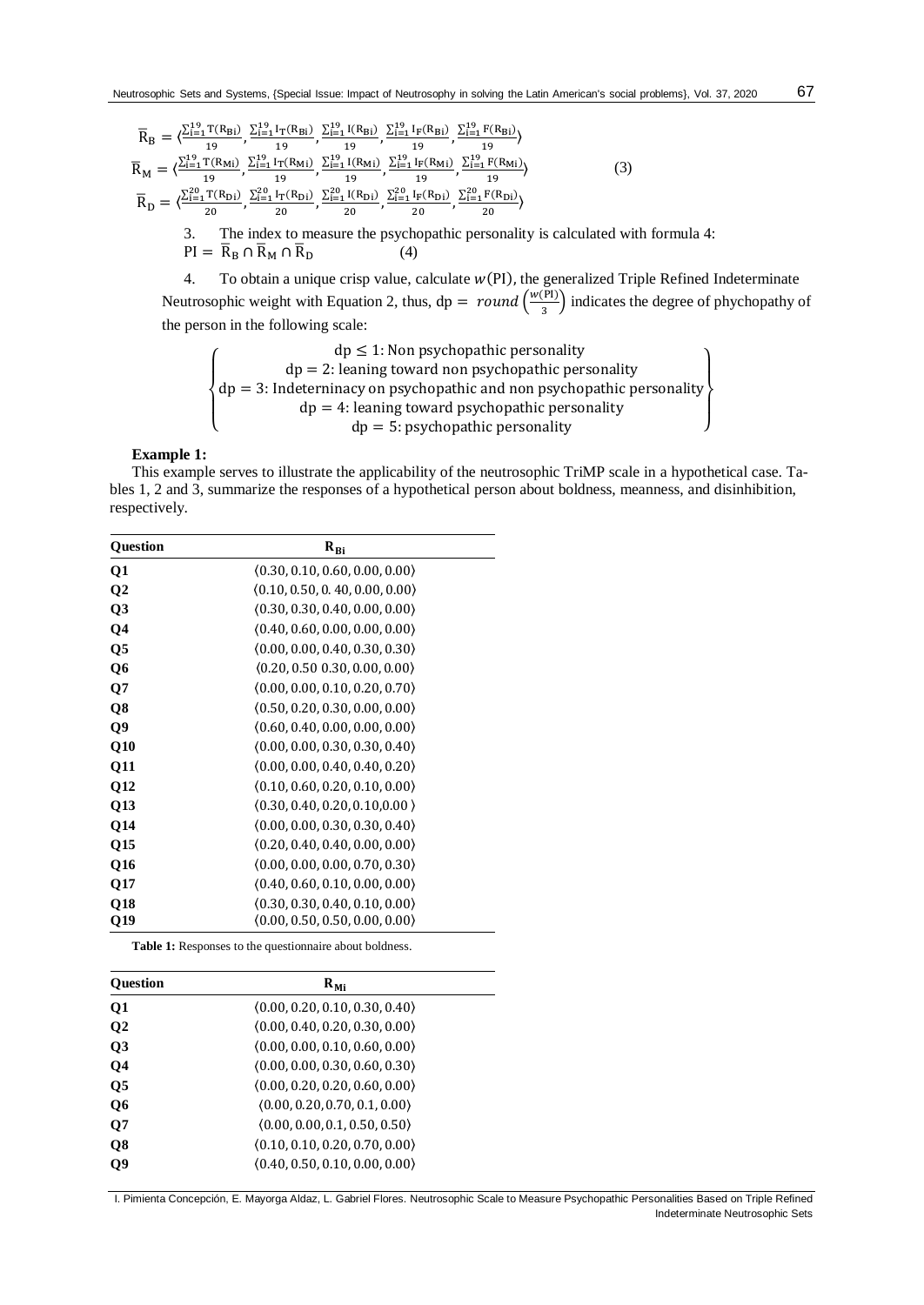| <b>O10</b> | (0.30, 0.60, 0.10, 0.00, 0.00) |
|------------|--------------------------------|
| <b>Q11</b> | (0.00, 0.10, 0.10, 0.20, 0.70) |
| Q12        | (0.00, 0.30, 0.20, 0.50, 0.00) |
| Q13        | (0.00, 0.00, 0.70, 0.30, 0.10) |
| <b>O14</b> | (0.00, 0.30, 0.10, 0.50, 0.00) |
| <b>O15</b> | (0.00, 0.10, 0.50, 0.40, 0.00) |
| <b>O16</b> | (0.20, 0.10, 0.20, 0.50, 0.00) |
| <b>O17</b> | (0.60, 0.20, 0.20, 0.00, 0.00) |
| <b>O18</b> | (0.00, 0.50, 0.20, 0.30, 0.00) |
| O19        | (0.10, 0.60, 0.30, 0.20, 0.00) |

68

**Table 2:** Responses to the questionnaire about meanness.

| <b>Question</b> | $R_{Di}$                       |
|-----------------|--------------------------------|
| Q1              | (0.20, 0.50, 0.30, 0.00, 0.00) |
| $\overline{O2}$ | (0.20, 0.60, 0.20, 0.00, 0.00) |
| Q3              | (0.30, 0.30, 0.40, 0.00, 0.00) |
| Q4              | (0.00, 0.40, 0.10, 0.50, 0.00) |
| Q5              | (0.00, 0.30, 0.50, 0.20, 0.00) |
| Q6              | (0.10, 0.20, 0.50, 0.20, 0.00) |
| Q7              | (0.00, 0.00, 0.30, 0.20, 0.40) |
| Q8              | (0.00, 0.40, 0.20, 0.40, 0.00) |
| Q9              | (0.00, 0.00, 0.40, 0.10, 0.40) |
| Q10             | (0.00, 0.00, 0.00, 0.60, 0.40) |
| <b>Q11</b>      | (0.00, 0.10, 0.30, 0.50, 0.20) |
| <b>O12</b>      | (0.30, 0.40, 0.30, 0.10, 0.00) |
| Q13             | (0.00, 0.50, 0.20, 0.20, 0.10) |
| <b>O14</b>      | (0.00, 0.00, 0.50, 0.50, 0.00) |
| Q15             | (0.00, 0.10, 0.60, 0.30, 0.00) |
| Q16             | (0.30, 0.70, 0.00, 0.00, 0.00) |
| Q17             | (0.00, 0.00, 0.60, 0.40, 0.00) |
| Q18             | (0.20, 0.50, 0.30, 0.00, 0.00) |
| O19             | (0.30, 0.30, 0.50, 0.00, 0.00) |
| $\mathbf{Q}20$  | (0.30, 0.50, 0.20, 0.30, 0.00) |

**Table 3:** Responses to the questionnaire about disinhibition.

Then, we have when applying Equation 3 that  $\bar{R}_B = (0.19474, 0.28421, 0.27895, 0.13158, 0.12105)$ ,  $\bar{R}_M =$  $(0.089474, 0.231579, 0.242105, 0.347368, 0.105263)$ , and  $\bar{R}_{D} =$  $(0.110000, 0.290000, 0.320000, 0.225000, 0.075000)$ . From Equation 4, PI =  $(0.089474, 0.231579, 0.242105, 0.131580, 0.121050)$ , thus, from Equation 2 we have dp =  $round(2.4105) = 2$ , therefore, the personality of this person is classified as "leaning toward non psychopathic personality".

#### **Conclusion**

To diagnose a psychopathic personality is complex, due to the indeterminacy of its definition, thus, an accurate evaluation is essential to measure this type of personality. Additionally, this assessment is important in forensic psychology in offenders and non-offenders persons. Triarchic Psychopathy Measure is a 4-point Likert-type measure to self-evaluation based on a questionnaire and three subscales of boldness, meanness, and disinhibition. This paper proposes a new measure, which uses Triple Refined Indeterminate Neutrosophic Sets. The advantage of this new technique is that it is more accurate than the original, because we propose a 5-point scale, and additionally the neutrosophic Likert allows us to select the five options with a degree of certainty, instead of only one option with a 100% of certainty. The output of the method is a value belonging to a 5-point classification, in a comprehensible way for the person and the specialist. With this new scale, the person can widely express its feelings and thoughts, which can be conditioned by the ambiance of the location where the test is carried out. Finally, we illustrated with a hypothetical example how to use the method.

I. Pimienta Concepción, E. Mayorga Aldaz, L. Gabriel Flores. Neutrosophic Scale to Measure Psychopathic Personalities Based on Triple Refined Indeterminate Neutrosophic Sets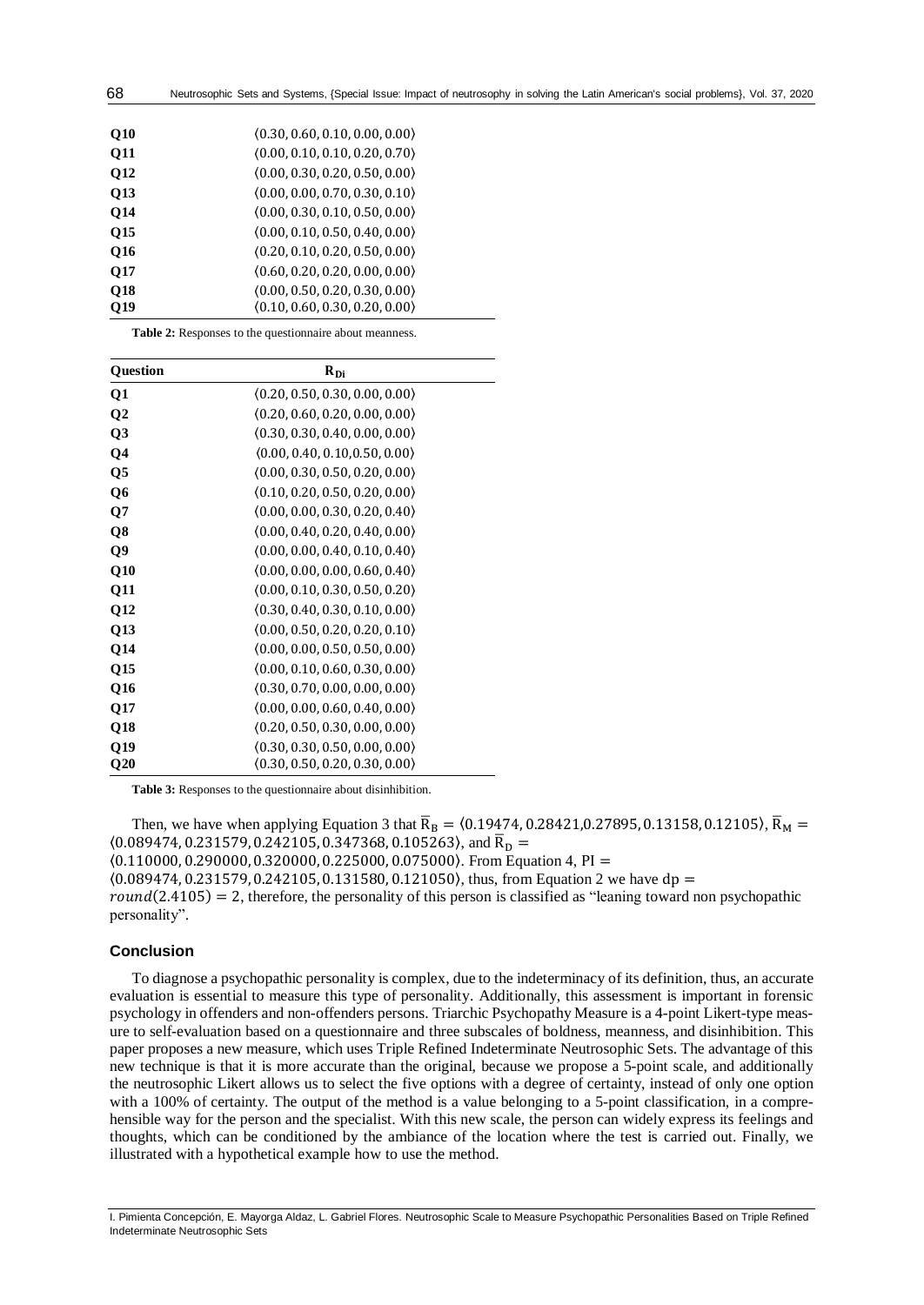### **References**

- 1. Moreno Arvelo, P.M., J.C. Arandia Zambrano, G.K. Robles Zambrano, J.E. Coronel Piloso, G.F. Viteri Pita, D.C. Alvarado Nolivos, and C.E. Paucar Paucar, *Neutrosophic model for the analysis of criminal behaviour in Quevedo, Ecuador, from a spatial econometric analysis.* Neutrosophic Sets & Systems, 2019. **26**.
- 2. American-Psychiatric-Association, *Diagnostic and Statistical Manual of Mental Disorders (DSM-5®).* 2013: American Psychiatric Pub.
- 3. Cleckley, H.M., *The mask of sanity: An attempt to clarify some issues about the so-called psychopathic personality*. 1964: Ravenio Books.
- 4. Vera, D.C., A.V.T. Suntaxi, G.C.I. Alcívar, J.E. Ricardo, and M.D.O. Rodríguez, *Políticas de inclusión social y el sistema de ingreso a las instituciones de educación superior del ecuador.* Dilemas Contemporáneos: Educación, Política y Valores, 2018. **6**(1).
- 5. Hare, R.D., *The Hare PCL-R: Some issues concerning its use and misuse.* Legal and criminological psychology, 1998. **3**: p. 99-119.
- 6. Kavish, N., M. Sellbom, and J.L. Anderson, *Implications for the Measurement of Psychopathy in the DSM–5 Using the Computerized Adaptive Test of Personality Disorder.* Journal of Personality Assessment, 2018. **101**: p. 468-480.
- 7. Seara-Cardoso, A., A. Queirós, E. Fernandes, J. Coutinho, and C. Neumann, *Psychometric Properties and Construct Validity of the Short Version of the Self-Report Psychopathy Scale in a Southern European Sample.* Journal of Personality Assessment, 2019. **2019**: p. 1-12.
- 8. Williams, K.M., D.L. Paulhus, and R.D. Hare, *Capturing the Four-Factor Structure of Psychopathy in College Students Via Self-Report.* Journal of Personality Assessment, 2007. **88** p. 205–219.
- 9. Patrick, C.J., *Operationalizing the triarchic conceptualization of psychopathy: Preliminary description of brief scales for assessment of boldness, meanness, and disinhibition. Unpublished test manual*. 2010, Florida State University, Tallahassee, FL. p. 1-17.
- 10. Stanley, J.H., D.B. Wygant, and M. Sellbom, *Elaborating on the Construct Validity of the Triarchic Psychopathy Measure in a Criminal Offender Sample.* Journal of Personality Assessment, 2012. **95**: p. 343-350.
- 11. Likert, R., *A technique for the measurement of attitudes.* Archives of psychology, 1932. **22**: p. 5–55.
- 12. Smarandache, F., *Neutrosophy, a new Branch of Philosophy*. 2002: Infinite Study.
- 13. Ortega, R.G., M.D.O. Rodríguez, M.L. Vázquez, J.E. Ricardo, J.A.S. Figueiredo, and F. Smarandache, *Pestel analysis based on neutrosophic cognitive maps and neutrosophic numbers for the sinos river basin management.* Neutrosophic Sets & Systems, 2019. **26**.
- 14. Villamar, C.M., J. Suarez, L. Coloma, C. Vera, and M. Leyva, *Analysis of Technological Innovation Contribution to Gross Domestic Product Based on Neutrosophic Cognitive Maps and Neutrosophic Numbers.* Neutrosophic Sets and Systems, 2019. **30**(1): p. 3.
- 15. Kandasamy, I. and F. Smarandache. *Triple refined indeterminate neutrosophic sets for personality classification*. in *2016 IEEE Symposium Series on Computational Intelligence (SSCI)*. 2016. IEEE.
- 16. Kandasamy, I., W.B. Vasantha-Kandasamy, J.M. Obbineni, and F. Smarandache, *Indeterminate Likert scale: feedback based on neutrosophy, its distance measures and clustering algorithm.* Soft Computing, 2020. **24**: p. 7459- 7468.
- 17. Gómez, G.Á. and J.E. Ricardo, *Método para medir la formación de competencias pedagógicas mediante números neutrosóficos de valor único.* Neutrosophic Computing and Machine Learning, , 2020. **11**: p. 38-44.
- 18. Teruel, K.P., J.C. Cedeno, H.L. Gavilanez, and C.B. Diaz, *A framework for selecting cloud computing services based on consensus under single valued neutrosophic numbers.* Neutrosophic Sets and Systems, 2018. **22**(1): p. 4.
- 19. Smarandache, F., *Neutropsychic Personality: A mathematical approach to psychology*. 2018, Brussels: Pons.
- 20. Valenzuela-Chicaiza, C.V., O.G. Arciniegas-Paspuel, P.Y. Carrera-Cuesta, and S.D.-R. Álvarez-Hernández, *Neutrosophic Psychology for Emotional Intelligence Analysis in Students of the Autonomous University of Los Andes, Ecuador.* Neutrosophic Sets and Systems, 2020. **34**: p. 1-8.
- 21. Baque-VIllanueva, L.K., M.A. Mendoza, R. Salcedo, and A.M. Izquierdo-Morán, *The transformational leadership, sustainable key for the development of ecuadorian companies. A neutrosophic psychology approach.* Neutrosophic Sets and Systems, 2020. **34**: p. 143-152.
- 22. Aguilar-Berrezueta, R., E. Marcelo-Sandova, B. Villalta-Jadán, and D. Palma-Rivera, *An integrative neutrosophic model focused on personality (inmfp) for the adequate management of the level of work stress.* Neutrosophic Sets and Systems, 2020. **34**: p. 24-32.
- 23. Ricardo, J.E. and K. de Mora Litardo, *La influencia de la programación neurolingüística en estudiantes universitarios en la República de Ecuador.* LUZ, 2017. **16**(1): p. 104-113.
- 24. Rohini, A., M. Venkatachalam, S. Broumi, and F. Smarandache, *Single Valued Neutrosophic Coloring.* Neutrosophic Sets & Systems, 2019. **28**.
- I. Pimienta Concepción, E. Mayorga Aldaz, L. Gabriel Flores. Neutrosophic Scale to Measure Psychopathic Personalities Based on Triple Refined Indeterminate Neutrosophic Sets